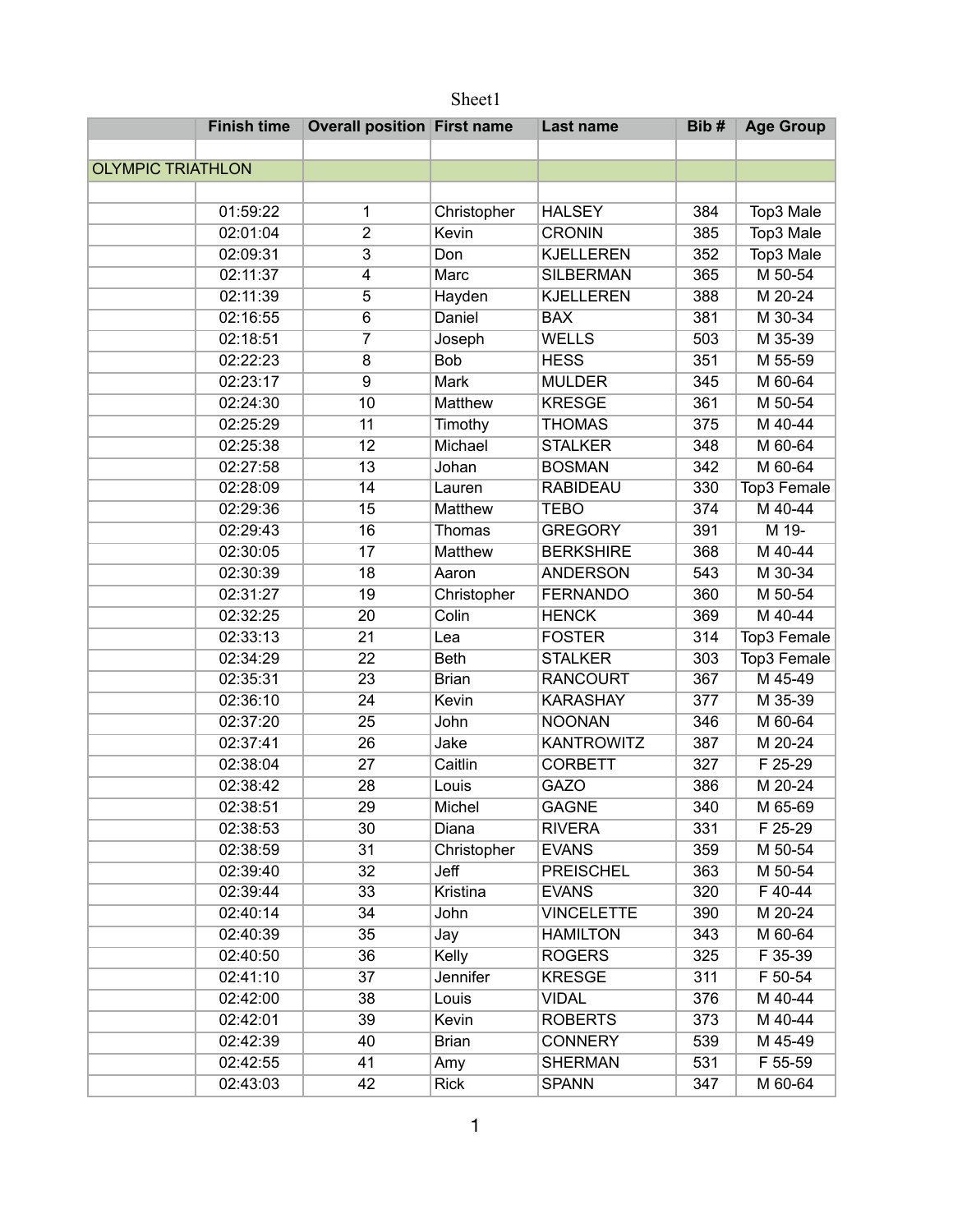## Sheet1

|                    | 02:44:00 | 43                        | Kenneth            | <b>LANE</b>        | 354 | M 55-59     |
|--------------------|----------|---------------------------|--------------------|--------------------|-----|-------------|
|                    | 02:44:09 | 44                        | <b>Nick</b>        | <b>DEMOS</b>       | 350 | M 55-59     |
|                    | 02:45:52 | 45                        | Hayden             | <b>REIDY</b>       | 389 | M 20-24     |
|                    | 02:47:04 | 46                        | <b>Harriet</b>     | <b>MUELLER</b>     | 332 | $F 20-24$   |
|                    | 02:48:33 | 47                        | Martyna            | <b>BROOKS</b>      | 506 | F 30-34     |
|                    | 02:50:11 | 48                        | Eric               | <b>JOHANNESSEN</b> | 537 | M 50-54     |
|                    | 02:50:14 | 49                        | Stephanie          | <b>HANRAHAN</b>    | 315 | $F$ 45-49   |
|                    | 02:50:17 | 50                        | Kevin              | <b>MURPHY</b>      | 383 | M 30-34     |
|                    | 02:51:23 | $\overline{51}$           | Linda              | <b>SHEPARD</b>     | 306 | F 55-59     |
|                    | 02:51:48 | 52                        | <b>Mark</b>        | <b>BURNS</b>       | 349 | M 55-59     |
|                    | 02:52:55 | 53                        | Jessica            | <b>NASH</b>        | 318 | $F$ 45-49   |
|                    | 02:53:31 | 54                        | Jane               | <b>REIK</b>        | 302 | F 60-64     |
|                    | 02:57:25 | 55                        | Michelle           | <b>GILLIAN</b>     | 532 | $F 50 - 54$ |
|                    | 03:00:13 | 56                        | Chris              | <b>DESO</b>        | 356 | M 50-54     |
|                    | 03:01:35 | 57                        | <b>Marie</b>       | <b>BOSMAN</b>      | 304 | F 55-59     |
|                    | 03:06:55 | 58                        | Elizabeth          | <b>MAHON</b>       | 317 | F 45-49     |
|                    | 03:08:15 | 59                        | Kelsey             | <b>MCPARTLAND</b>  | 326 | F 30-34     |
|                    | 03:08:16 | 60                        | Hanna              | <b>REICHEL</b>     | 324 | F 35-39     |
|                    | 03:10:11 | 61                        | Michael            | <b>NAPLES</b>      | 379 | M 35-39     |
|                    | 03:11:28 | 62                        | Sandy              | <b>RASCO</b>       | 322 | F 60-64     |
|                    | 03:17:46 | 63                        | Thomas             | <b>MURPHY</b>      | 372 | M 40-44     |
|                    | 03:19:51 | 64                        | Morgan             | <b>PEKERA</b>      | 329 | F 25-29     |
|                    | 03:27:41 | 65                        | <b>Nick</b>        | <b>LANZILLO</b>    | 542 | M 35-39     |
|                    | 03:39:24 | 66                        | Don                | <b>BALL</b>        | 341 | M 60-64     |
|                    | 03:50:44 | 68                        | Hope               | <b>GILLETTE</b>    | 321 | F 35-39     |
|                    | 03:50:44 | 67                        | Peter              | <b>COLE</b>        | 541 | M 35-39     |
|                    |          |                           |                    |                    |     |             |
| <b>RELAY TEAMS</b> |          |                           |                    |                    |     |             |
|                    |          |                           |                    |                    |     |             |
|                    | 02:22:12 | $\overline{1}$            | <b>Team TKJ</b>    |                    | 524 | Relay       |
|                    | 02:49:21 | $\overline{2}$            | <b>Team Rourke</b> |                    | 523 | Relay       |
|                    |          |                           |                    |                    |     |             |
| <b>AQUABIKE</b>    |          |                           |                    |                    |     |             |
|                    |          |                           |                    |                    |     |             |
|                    | 01:44:46 | $\overline{1}$            | <b>Bryan</b>       | <b>ORIEL</b>       | 538 | M Open      |
|                    | 01:58:56 | $\overline{2}$            | Kathleen           | <b>MEANY</b>       | 508 | F Open      |
|                    | 02:29:50 | $\overline{\overline{3}}$ | <b>Dixie</b>       | <b>SMITH</b>       | 509 | F Open      |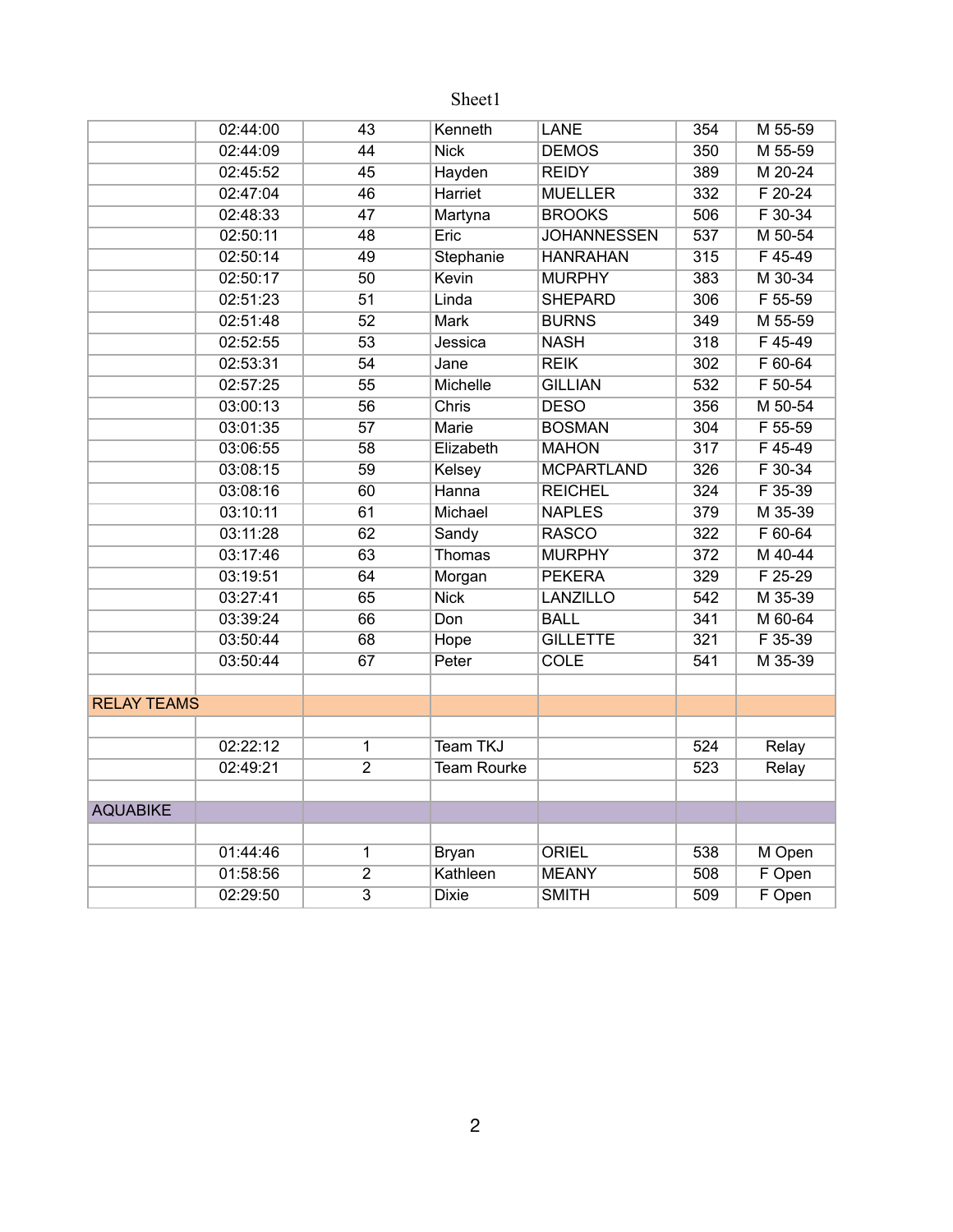| Age Group position Swim Time T1 Time Bike Time |          |          |          | T2 Time  | Run Time |
|------------------------------------------------|----------|----------|----------|----------|----------|
|                                                |          |          |          |          |          |
|                                                |          |          |          |          |          |
|                                                |          |          |          |          |          |
| 1                                              | 00:20:18 | 00:01:06 | 00:58:48 | 00:00:39 | 00:38:30 |
| 2                                              | 00:24:50 | 00:01:01 | 00:57:59 | 00:00:43 | 00:36:29 |
| 3                                              | 00:24:51 | 00:00:41 | 00:58:30 | 00:00:45 | 00:44:42 |
| 1                                              | 00:24:23 | 00:00:37 | 01:00:46 | 00:00:36 | 00:45:13 |
| 1                                              | 00:24:12 | 00:01:26 | 01:03:03 | 00:01:08 | 00:41:48 |
| $\overline{1}$                                 | 00:27:18 | 00:01:19 | 01:04:24 | 00:00:47 | 00:43:05 |
| 1                                              | 00:23:18 | 00:00:36 | 01:01:30 | 00:00:45 | 00:52:41 |
| $\overline{1}$                                 | 00:25:05 | 00:00:45 | 01:06:27 | 00:01:20 | 00:48:43 |
| 1                                              | 00:26:17 | 00:00:52 | 01:03:38 | 00:00:44 | 00:51:45 |
| $\overline{c}$                                 | 00:26:22 | 00:01:47 | 01:09:03 | 00:00:31 | 00:46:45 |
| $\overline{1}$                                 | 00:26:19 | 00:00:58 | 01:12:08 | 00:00:37 | 00:45:26 |
| $\overline{2}$                                 | 00:29:49 | 00:01:58 | 01:08:09 | 00:01:18 | 00:44:23 |
| 3                                              | 00:26:25 | 00:01:41 | 01:07:02 | 00:01:29 | 00:51:19 |
| 1                                              | 00:25:00 | 00:02:21 | 01:13:35 | 00:01:16 | 00:45:54 |
| $\overline{2}$                                 | 00:26:47 | 00:01:40 | 01:08:08 | 00:01:02 | 00:51:57 |
| $\overline{1}$                                 | 00:24:05 | 00:02:58 | 01:16:03 | 00:01:44 | 00:44:50 |
| 3                                              | 00:28:49 | 00:01:53 | 01:08:11 | 00:01:23 | 00:49:45 |
| $\overline{2}$                                 | 00:30:21 | 00:02:13 | 01:07:34 | 00:01:33 | 00:48:55 |
| $\overline{3}$                                 | 00:28:39 | 00:01:07 | 01:09:47 | 00:00:48 | 00:51:04 |
| 4                                              | 00:26:59 | 00:01:33 | 01:09:39 | 00:01:24 | 00:52:48 |
| $\overline{2}$                                 | 00:24:56 | 00:01:38 | 01:12:03 | 00:00:56 | 00:53:38 |
| $\overline{3}$                                 | 00:26:46 | 00:02:05 | 01:15:51 | 00:01:47 | 00:47:59 |
| $\overline{1}$                                 | 00:27:16 | 00:03:00 | 01:15:06 | 00:01:39 | 00:48:28 |
| 2                                              | 00:27:25 | 00:03:43 | 01:11:40 | 00:03:30 | 00:49:50 |
| 4                                              | 00:29:07 | 00:03:17 | 01:13:23 | 00:01:53 | 00:49:38 |
| $\overline{2}$                                 | 00:26:42 | 00:01:30 | 01:14:51 | 00:00:56 | 00:53:40 |
| $\overline{1}$                                 | 00:31:06 | 00:01:26 | 01:14:33 | 00:00:58 | 00:49:58 |
| 3                                              | 00:22:45 | 00:01:47 | 01:14:43 | 00:00:39 | 00:58:46 |
| $\overline{1}$                                 | 00:26:20 | 00:01:39 | 01:13:33 | 00:01:07 | 00:56:11 |
| 2                                              | 00:30:07 | 00:01:34 | 01:14:37 | 00:00:45 | 00:51:48 |
| 4                                              | 00:30:38 | 00:03:05 | 01:11:51 | 00:01:54 | 00:51:28 |
| 5                                              | 00:25:28 | 00:02:06 | 01:11:11 | 00:01:31 | 00:59:21 |
| $\mathbf{1}$                                   | 00:30:07 | 00:02:24 | 01:12:07 | 00:01:54 | 00:53:11 |
| 4                                              | 00:25:23 | 00:01:27 | 01:24:58 | 00:00:19 | 00:48:05 |
| 5                                              | 00:24:49 | 00:02:24 | 01:14:23 | 00:02:31 | 00:56:30 |
| 1                                              | 00:26:40 | 00:01:49 | 01:21:56 | 00:00:57 | 00:49:26 |
| 1                                              | 00:27:20 | 00:02:33 | 01:16:33 | 00:00:43 | 00:53:59 |
| 5                                              | 00:27:14 | 00:01:40 | 01:11:49 | 00:01:37 | 00:59:38 |
| 6                                              | 00:31:38 | 00:01:49 | 01:13:57 | 00:01:17 | 00:53:17 |
| $\overline{2}$                                 | 00:29:00 | 00:02:00 | 01:12:12 | 00:01:45 | 00:57:41 |
| 1                                              | 00:26:56 | 00:01:32 | 01:12:23 | 00:01:37 | 01:00:24 |
| 6                                              | 00:33:14 | 00:03:06 | 01:14:18 | 00:01:08 | 00:51:16 |

Sheet1